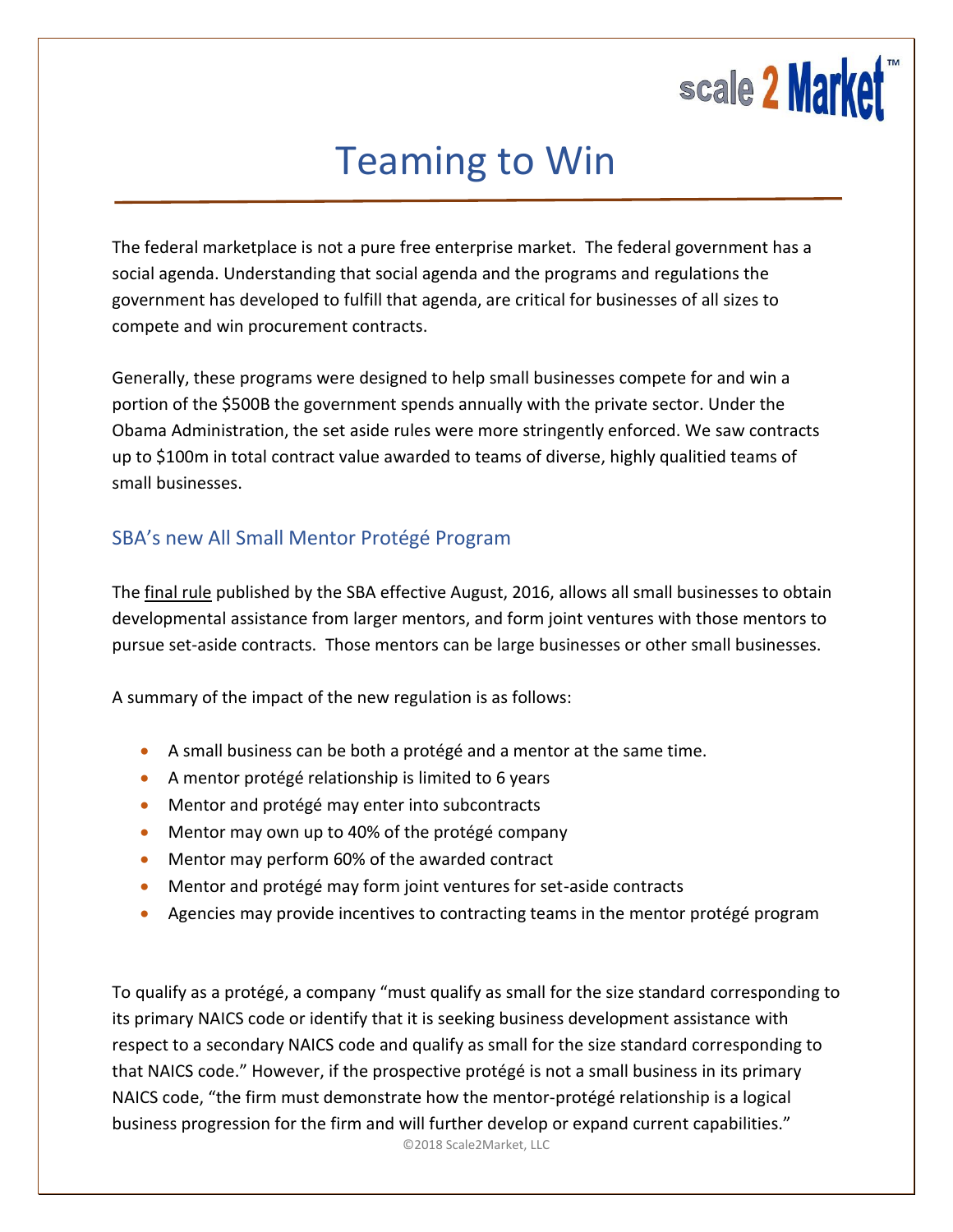

However, the "SBA will not approve a mentor-protégé relationship in a secondary NAICS code in which the firm has no prior experience."

This regulation involving secondary NAICS codes is an important feature. It recognizes that a small business may form a mentor protégé relationship to develop in a new or complementary line of work that is classified under a larger size standard NAICS code.

Protégés generally have no more than one mentor at a time. However, the SBA may approve a second mentor where certain conditions are met. In no case will the SBA approve more than two concurrent mentors for any single protégé.

## Joint Ventures

The new all small business mentor-protégé program allows a mentor and protégé to form joint ventures and compete for set-aside contracts based solely on the protégé's size and socioeconomic certifications.

A mentor and protégé may joint venture as a small business for any government prime contract or subcontract, provided the protégé qualifies as small for the procurement. The joint venture may seek any type of small business contract (i.e., small business set-aside, 8(a), HUBZone, SDVOS, or WOSB) for which the *protégé* firm qualifies (e.g., a protégé firm that qualifies as a HubZone could seek a HubZone set-aside as a joint venture with its SBA-approved mentor as the prime).

The SBA must approve the joint venture agreement before the entity can take advantage of this special exemption from affiliation.

The regulation also states that "a change in the protégé's size status generally does not affect contracts previously awarded to a joint venture between the protégé and its mentor." The SBA specifies that "[e]xcept for contracts with durations of more than five years (including options), a contract awarded to a joint venture between a protégé and mentor as a small business continues to qualify as an award to small business for the life of that contract and the joint venture remains obligated to continue performance on that contract."

These new rules open up competition to all small businesses, their mentors and protégés. Identification of upcoming procurements and carefully choosing and nurturing teaming partners are the keys to success in the complex federal contracting market place.

©2018 Scale2Market, LLC